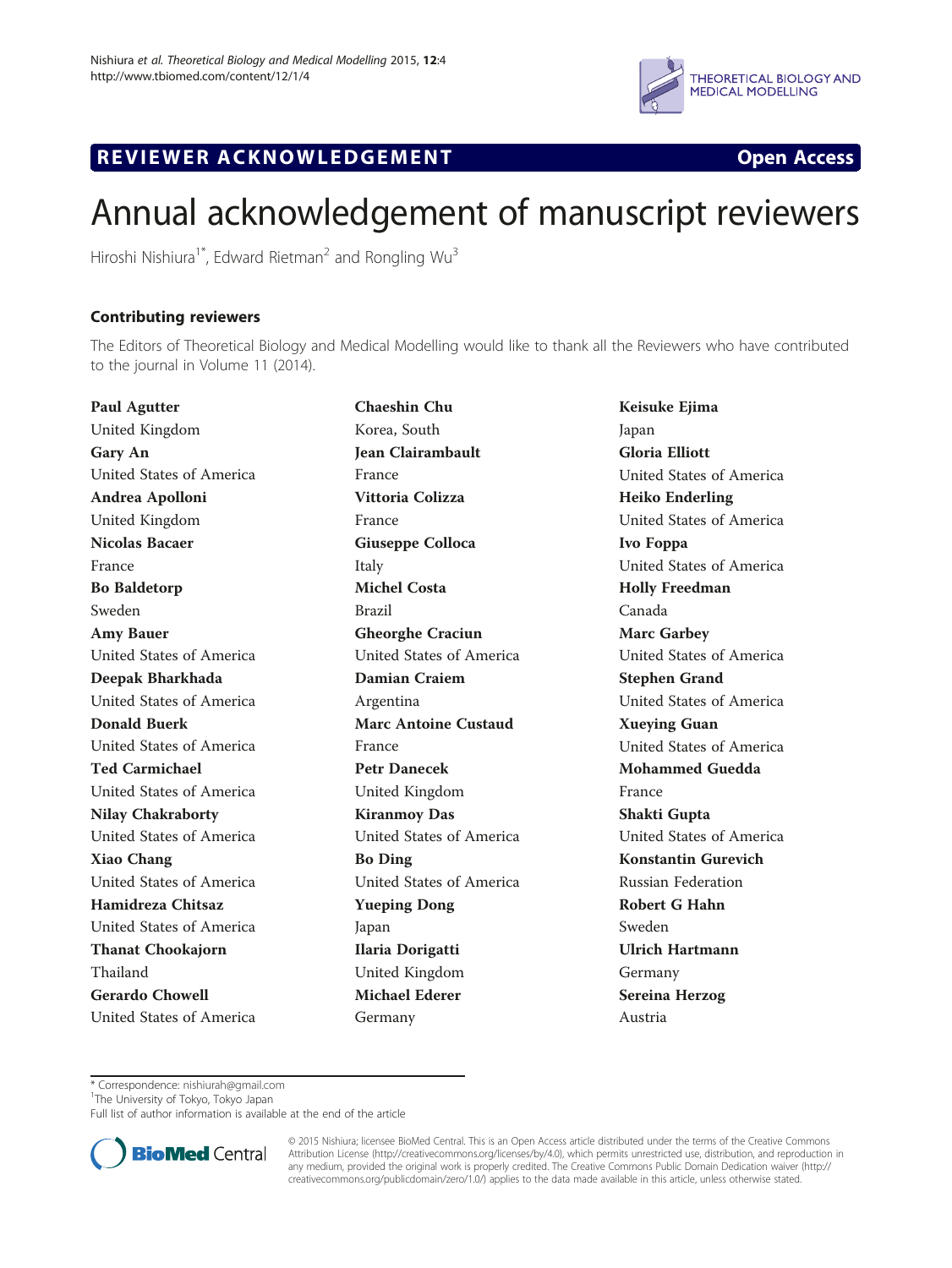Atsushi Hijikata Japan Yoshito Hirata Japan Sharon Hori United States of America Tingjun Hou China Tao Huang China Marcos Intaglietta United States of America Shuji Ishihara Japan Charles William Jefford Switzerland Milan Jokanovic Serbia Antonio Juretic Croatia Irina Kareva United States of America Ruian Ke United States of America Claude Krummenacher United States of America Olga Krylova Canada Chris Leary United States of America Marie-Paule Lefranc France Huan Lei United States of America Xuejin Li United States of America Zhengfei Lu United States of America Feilim Mac Gabhann United States of America Dann Mallet Australia Natalia Mantilla-Beniers Mexico

Peter Mazur United States of America James McCaw Australia Attila Miseta Hungary Takashi Miura Japan Kenji Mizumoto Japan Shinji Nakaoka Japan Satyaprakash Nayak United States of America Hiroshi Nishiura Japan Ae Nim Pae Korea, South Klot Patanarapeelert Thailand Maria Angeles Perez Spain Marco Pettini France Arkady Pikovsky Germany David Regan Australia Xianwen Ren China Edward Rietman United States of America Jean Rodolphe Roche France Wagner Rodrigo Weinert Brazil Libin Rong United States of America Kamlesh Sahu Canada Mahdi Sanati United States of America Jean Sanders United States of America

Fumitoshi Sato Japan Nick Savill United Kingdom Daniel Schmidt Australia Jan Schmoranzer Germany Jim Slattery United Kingdom Gerhard Smekal Austria Silvia Soddu Italy William Spillman United States of America Andreas Steingoetter Switzerland Kaoru Sugimura Japan Akos Sveiczer Hungary Michael Takaza Ireland Jijun Tang United States of America Daniel Tartakovsky United States of America Yu Teng United States of America David Thomas United States of America Tianhai Tian Australia Jack Tuszynski Canada Gert Verpooten Belgium BOUARIFI Walid Morocco Guanyu Wang United States of America Zhilin Wang China